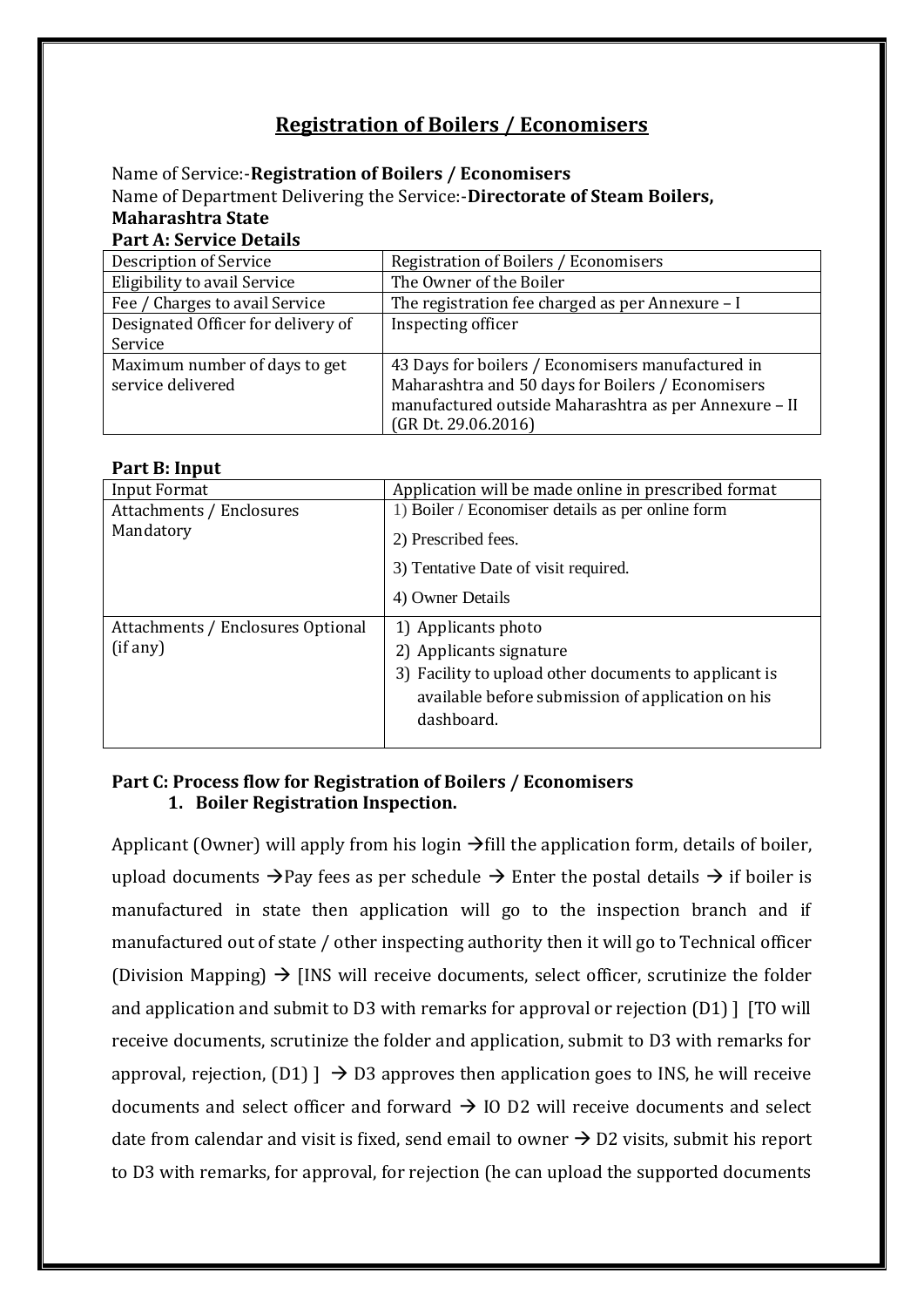at every stage of the process)  $\rightarrow$  D3 approves the application, reject or sent for clarification to D2  $\rightarrow$  If approved D2 DSC letter of registration inspection and sent to applicant in his login through email.

\*Applicant has to submit the relevant makers papers along with printout of online application to the respective office as applicable. After receipt of makers papers the actual workflow for delivery of service under RTS will be applicable.

| SN             | <b>Activity</b>                                                                                                                                                                                                                                                                                                                                             | <b>Designation</b>          |
|----------------|-------------------------------------------------------------------------------------------------------------------------------------------------------------------------------------------------------------------------------------------------------------------------------------------------------------------------------------------------------------|-----------------------------|
| 1              | For boiler manufactured outside Maharashtra / Other<br><b>Inspecting Authorities <math>\rightarrow</math></b> App will go to TO D1. TO will take<br>receipt of makers papers and carryout scrutiny and submit folder<br>with remarks to Director for approval.                                                                                              | Technical<br>officer        |
|                | For boiler manufactured in Maharashtra $\rightarrow$ App will go to INS<br>D1 of respective division $\rightarrow$ INS will take receipt of Documents,<br>select Ins. officer and carryout scrutiny and submit folder with<br>remarks to Director / Jt. Director for approval $\rightarrow$ after approval<br>application will be forwarded to Ins. officer | Inspection<br><b>Branch</b> |
| $\overline{2}$ | Director / Jt. Director will approve, reject, revert for clarification<br>from desk D1.                                                                                                                                                                                                                                                                     | Director / Jt.<br>Director  |
| 3              | For boiler manufactured outside Maharashtra $\rightarrow$ After approval<br>of Director TO will send the documents to respective division by<br>post → application goes to INS of respective division, he will take<br>receipt of documents and select Ins. officer and forward application<br>to officer.                                                  | <b>INS</b>                  |
| $\overline{4}$ | IO D2 will receive documents and select date from calendar and<br>visit is fixed, send email to owner                                                                                                                                                                                                                                                       | Ins. Officer                |
| 5              | IO D2 visits, submit his report to D3 with remarks, for approval, for<br>rejection (he can upload the supported documents at every stage of<br>the process)                                                                                                                                                                                                 | Ins. Officer                |
| 6              | Dir/Jt. Dir D3 approves the application, reject or sent for<br>clarification to D2                                                                                                                                                                                                                                                                          | Director / Jt.<br>Director  |
| 7              | If approved IO D2 will DSC letter of registration inspection and sent<br>to applicant in his login, email, sms                                                                                                                                                                                                                                              | Ins. Officer                |

#### **2. Boiler Registration Hydraulic Test.**

(A) Applicant will apply after successful registration inspection  $\rightarrow$  fill details of Boiler Attendant / BOE details if available  $\rightarrow$  opt for tentative date of inspection  $\rightarrow$  application goes to INS, he will scrutinize application and select officer and forward  $\rightarrow$  Application will go to IO D2. He will give date of inspection inline with optional date selected by owner  $\rightarrow$  date will be communicated to owner through email / dashboard  $\rightarrow$  IO will visit and submit his report online to D3 for approval / rejection,  $\rightarrow$  D3 will approve, reject, revert for clarification  $\rightarrow$  If approved D2 will DSC letter of hyd. Test and compliance suggestion will be sent to owner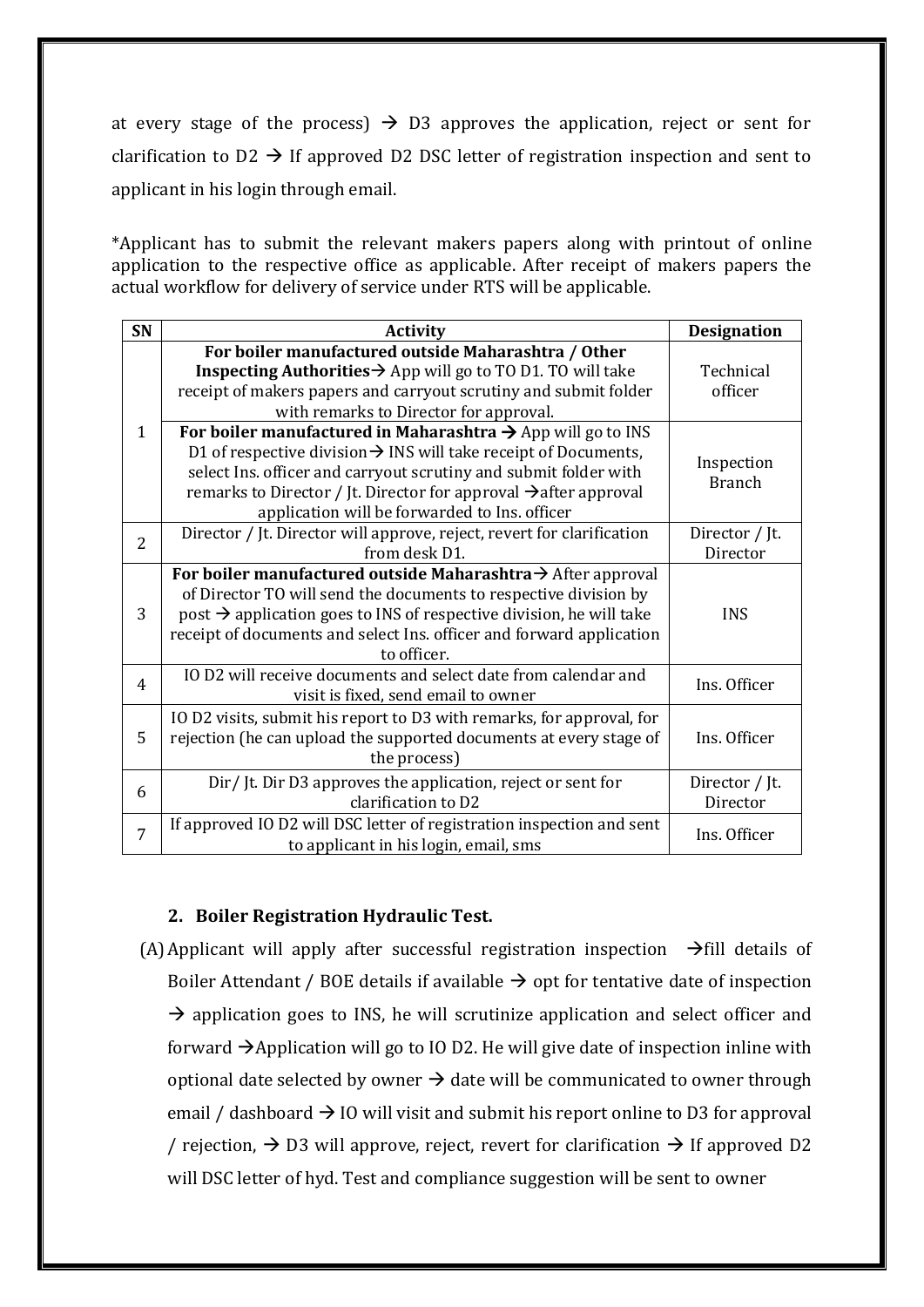| SN | Activity                                                                                                                                                    | Designation                |
|----|-------------------------------------------------------------------------------------------------------------------------------------------------------------|----------------------------|
|    | Application goes to INS of respective division, he will scrutinize<br>application and select Ins. officer and forward application to officer.               | INS                        |
| 2  | Application will goes to IO D2 dashboard $\rightarrow$ he will select date from<br>calendar and visit is fixed, send email to owner                         | Inspecting<br>officer      |
| 3  | IO D2 visits, submit his report to D3 with remarks, for approval, for<br>rejection (he can upload the supported documents at every stage of<br>the process) | Ins. Officer               |
| 4  | Dir/Jt. DirD3 approves the application, reject or sent for<br>clarification to D2                                                                           | Director / Jt.<br>Director |
| 5  | If approved IO D2 will DSC letter of registration hyd. test and sent<br>to applicant in his login, email, dashboard                                         | Ins. Officer               |

# **3. Issue of Registry no and Provisional order (PO)**

- (A)Application goes to TO for assigning registry no. He will assign the registry no and sent for approval to D3 (Dir)  $\rightarrow$  D3 (Dir) will approve the registry no. or Revert for clarification  $\rightarrow$  TO D1 DSC to the letter, At this stage the separate registry slip will be sent along with the registry no. approval letter.  $\rightarrow$
- $(B)$   $\rightarrow$  Application goes to IO dashboard  $\rightarrow$  Issue PO tab will be available  $\rightarrow$  he will check (Tick) whether steam, BO, Feed piping complied  $\rightarrow$  issue PO along with letter digitally signed (At this stage approval from D3 is not required as all the previous stages will be approved by D3)

| <b>SN</b> | Activity                                                                                                                                                                                                | Designation           |
|-----------|---------------------------------------------------------------------------------------------------------------------------------------------------------------------------------------------------------|-----------------------|
|           | Application will goes to TO dashboard $\rightarrow$ he will assign the<br>registry no and submit to Director.                                                                                           | Technical officer     |
|           | Dir D3 approves the registration no, reject or sent for<br>clarification to TO D1                                                                                                                       | Director              |
|           | TO DSC to registry no letter and registry slip along with letter<br>sent to owner for engraving                                                                                                         | Technical officer     |
| 4         | Application will goes to IO D2 dashboard $\rightarrow$ he will tick for<br>piping compliance and after satisfactory compliance of piping<br>or other pr. Part work he will issue and DSC PO and letter. | Inspecting<br>Officer |

## **Part D: Output**

| Output                  | Registration inspection letter, Registration Hydraulic Test |
|-------------------------|-------------------------------------------------------------|
|                         | Inspection Letter, Registry no. slip, Registry no. letter,  |
|                         | Provisional Order.                                          |
| Digitally Signed (Y/N)? | Yes                                                         |
| Digitally Signed by     | Inspecting Officer                                          |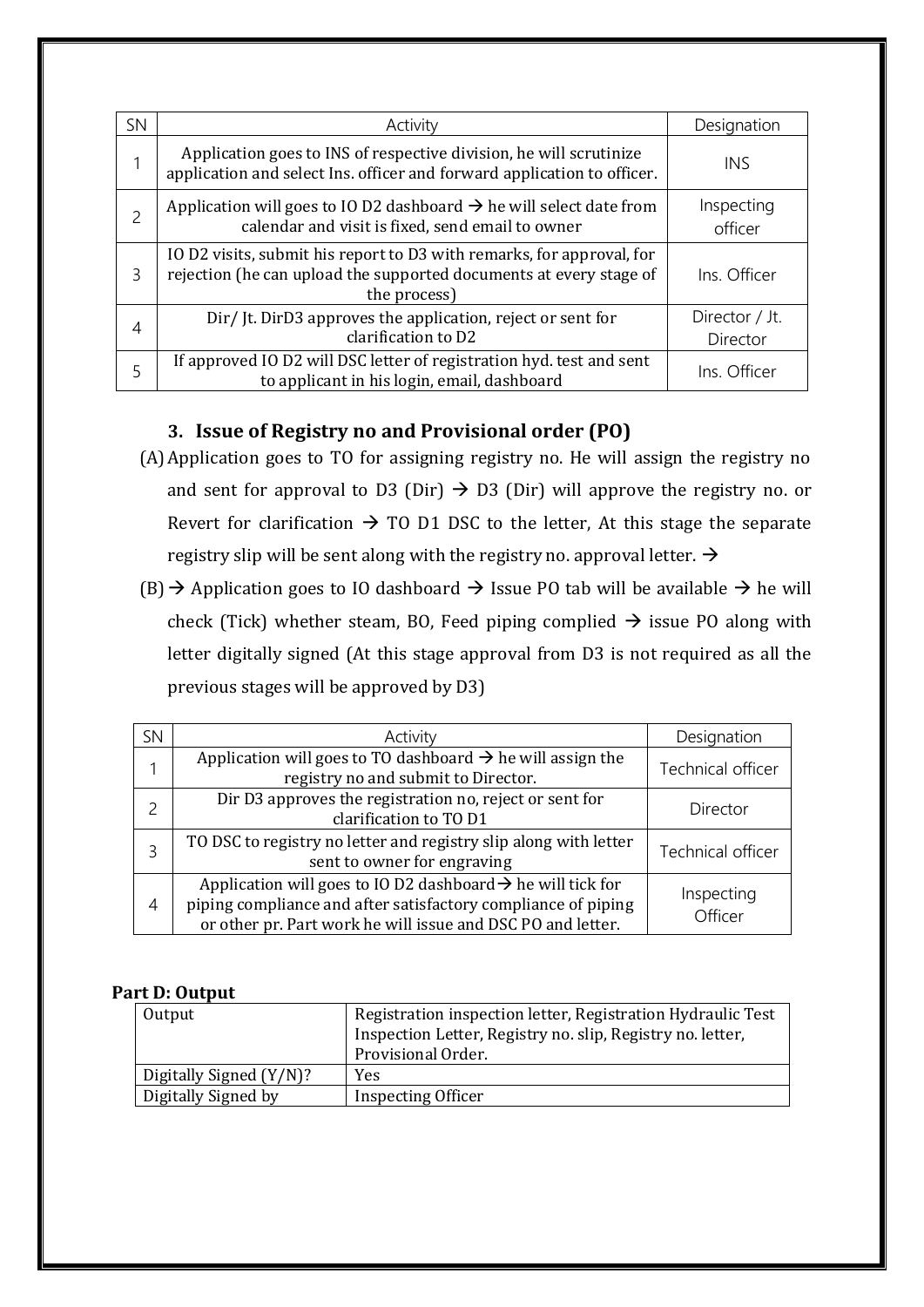# Annexure – I :-Registration Fee schedule

"385. Registration fee.--The required fee to accompany an application under sub-section (1) of section 7 of the Act shall be as follows:—

| <b>Boiler Rating</b>                                                                                              | Fee   |
|-------------------------------------------------------------------------------------------------------------------|-------|
| For Small Industrial Boiler as per Chapter XIV                                                                    | 1200  |
| For Boiler Rating not exceeding 10 sq. meters                                                                     | 1800  |
| For Boiler Rating exceeding 10 sq. meters but not exceeding 30 sq. meters 2400                                    | 2400  |
| For Boiler Rating exceeding 30 sq. meters but not exceeding 50 sq. meters 2700                                    | 2700  |
| For Boiler Rating exceeding 50 sq. meters but not exceeding 70 sq. meters 3300                                    | 3300  |
| For Boiler Rating exceeding 70 sq. meters but not exceeding 90 sq. meters 3900                                    | 3900  |
| For Boiler Rating exceeding 90 sq. meters but not exceeding 110 sq. meters<br>4500                                | 4500  |
| For Boiler Rating exceeding 110 sq. meters but not exceeding 200 sq. meters<br>5100                               | 5100  |
| For Boiler Rating exceeding 200 sq. meters but not exceeding 400 sq. meters<br>5700                               | 5700  |
| For Boiler Rating exceeding 400 sq. meters but not exceeding 600 sq. meters<br>6600                               | 6600  |
| For Boiler Rating exceeding 600 sq. meters but not exceeding 800 sq. meters<br>7200                               | 7200  |
| For Boiler Rating exceeding 800 sq. meters but not exceeding 1000 sq. meters<br>8100                              | 8100  |
| For Boiler Rating exceeding 1000 sq. meters but not exceeding 1200 sq. meters<br>9600                             | 9600  |
| For Boiler Rating exceeding 1200 sq. meters but not exceeding 1400 sq. meters<br>10800                            | 10800 |
| For Boiler Rating exceeding 1400 sq. meters but not exceeding 1600 sq. meters<br>12600                            | 12600 |
| For Boiler Rating exceeding 1600 sq. meters but not exceeding 1800 sq. meters<br>13500                            | 13500 |
| For Boiler Rating exceeding 1800 sq. meters but not exceeding 2000 sq. meters<br>15000                            | 15000 |
| For Boiler Rating exceeding 2000 sq. meters but not exceeding 2200 sq. meters<br>16200                            | 16200 |
| For Boiler Rating exceeding 2200 sq. meters but not exceeding 2400 sq. meters<br>18000                            | 18000 |
| For Boiler Rating exceeding 2400 sq. meters but not exceeding 2600 sq. meters<br>18900                            | 18900 |
| For Boiler Rating exceeding 2600 sq. meters but not exceeding 2800 sq. meters<br>20400                            | 20400 |
| For Boiler Rating exceeding 2800 sq. meters but not exceeding 3000 sq. meters<br>21600                            | 21600 |
| Above 3000 sq. meters, for every 200 sq. meters or part thereof, an additional<br>fee of Rs. 600 shall be Charged |       |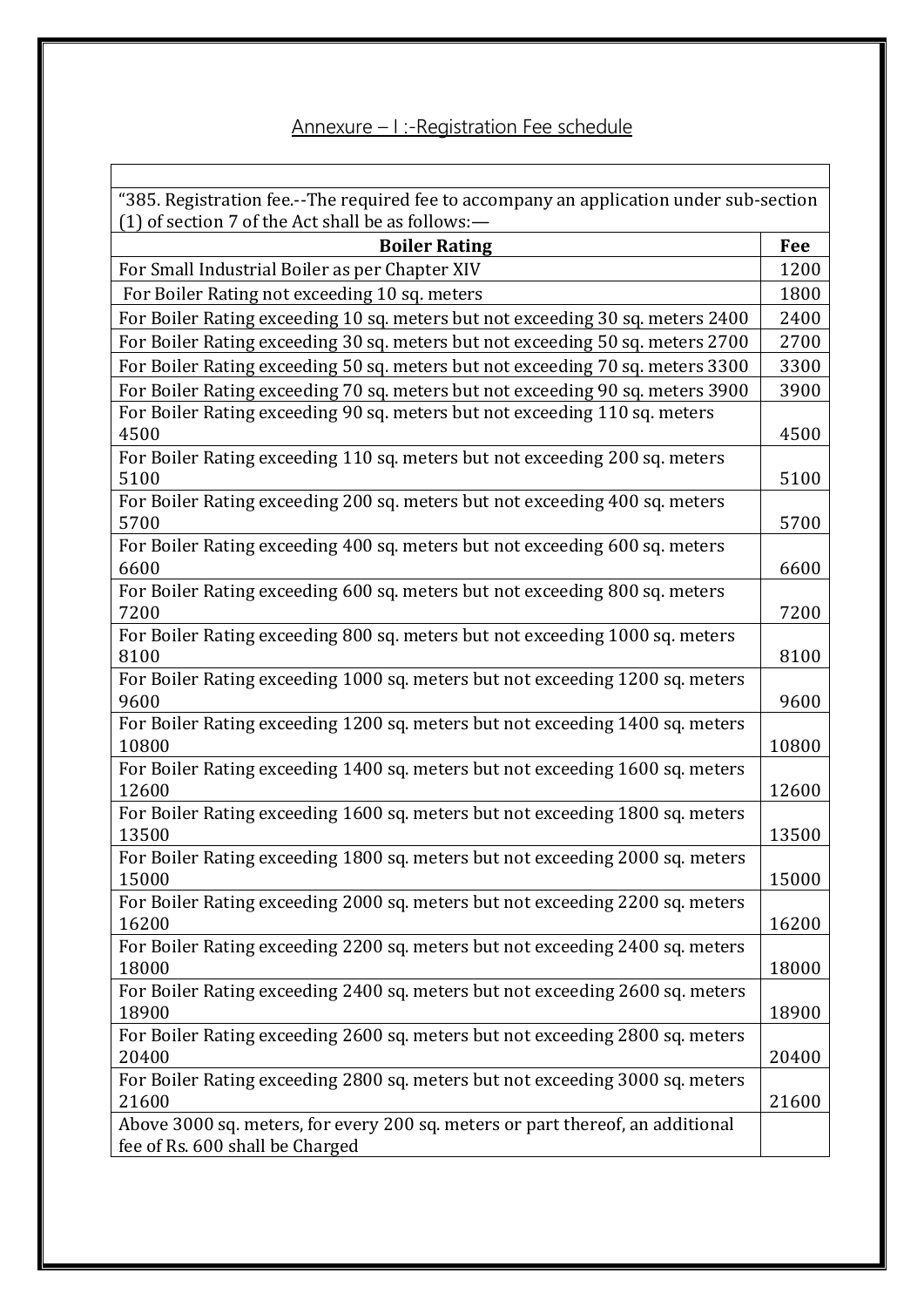Provided that the Chief Inspector may direct that no fee shall be payable in respect of a fresh application made in pursuance of sub-section (2) of section 14 of the Act.

Inspection fee for separately fired Super-heater, Re-heater and Economiser shall be charged at the same rate as the registration fee.

For Heat Recovery Steam Generators with finned tubes, the fee shall be calculated on heating surface area of bare tubes and on one fourth of heating surface area of fins.

395A:- Inspection fee for boilers and part thereof constructed in India.—

(1) The inspection fee for boilers shall be calculated at four times the fee for renewal of certificate for a boiler as prescribed in regulation 385A.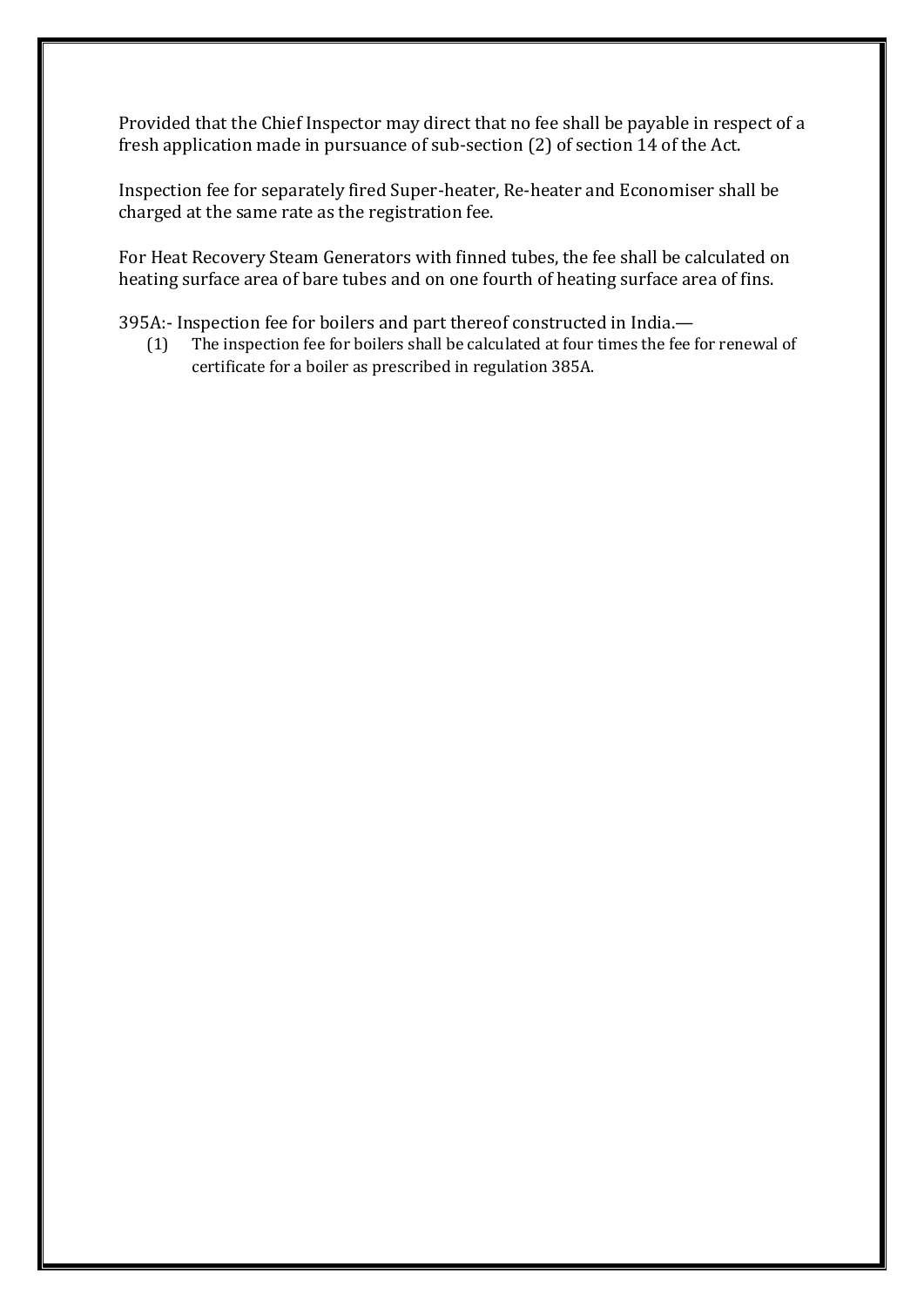#### **Annexure II**

**Publishing the Public Services, prescribed time limits, designated officers, First and Second Appellate Authority under Maharashtra Right to Public Services Act, 2015.**

# **Government of Maharashtra Industries, Energy and Labour Department. Government Resolution No. Miscellaneous 2015/ C.R.12/Labour 9, MantralayExtention, Mumbai-32, Date 29 June, 2016.**

Read: 1) Government Resolution, Industries, Energy and Labour Department, No. Misc/2015/C.R.-12/ Labour 9, dated 24 July, 2015. 2) Director, Directorate of Steam Boilers, Letter No. SB.1 / GL / 2016 /172051, dt. 28 June, 2016.

#### **Preamble:-**

Pursuant to the Government Resolution under Reference No. 1 above, two services provided by the Directorate of Steam Boilers under the administrative control of the Labour Department, have been included in the services to be provided under the Maharashtra Right to Public Service Act. Besides the same, a proposal to notify other services provided by the Directorate of Steam Boilers under section 3 of the Maharashtra Right to Public Service Act, was under consideration of the Government. In pursuance thereof the Government has taken the decision as under. **Government Resolution:-**

1) The 2 services mentioned in the Schedule here to, are to be notified under section 3 of the said Act. By the office of the Director, Directorate of Steam Boilers.

2) The Director, Directorate of Steam Boilers will have the liberty to fix/ determine the fee to be charged for providing services under the said Act. Similarly the Director, Directorate of Steam Boilers, may make improvements in the designated officers, first and second Appellate Authorities, etc. taking into consideration of concerned office's organization.

3) Particulars of the list of public services provided by the Directorate of Steam Boilers , prescribed time-limits, prescribed form of application, designated officers and first and second Appellate Authorities should be displayed by the Director on the notice board of the office and also display the same on their web-site or portal.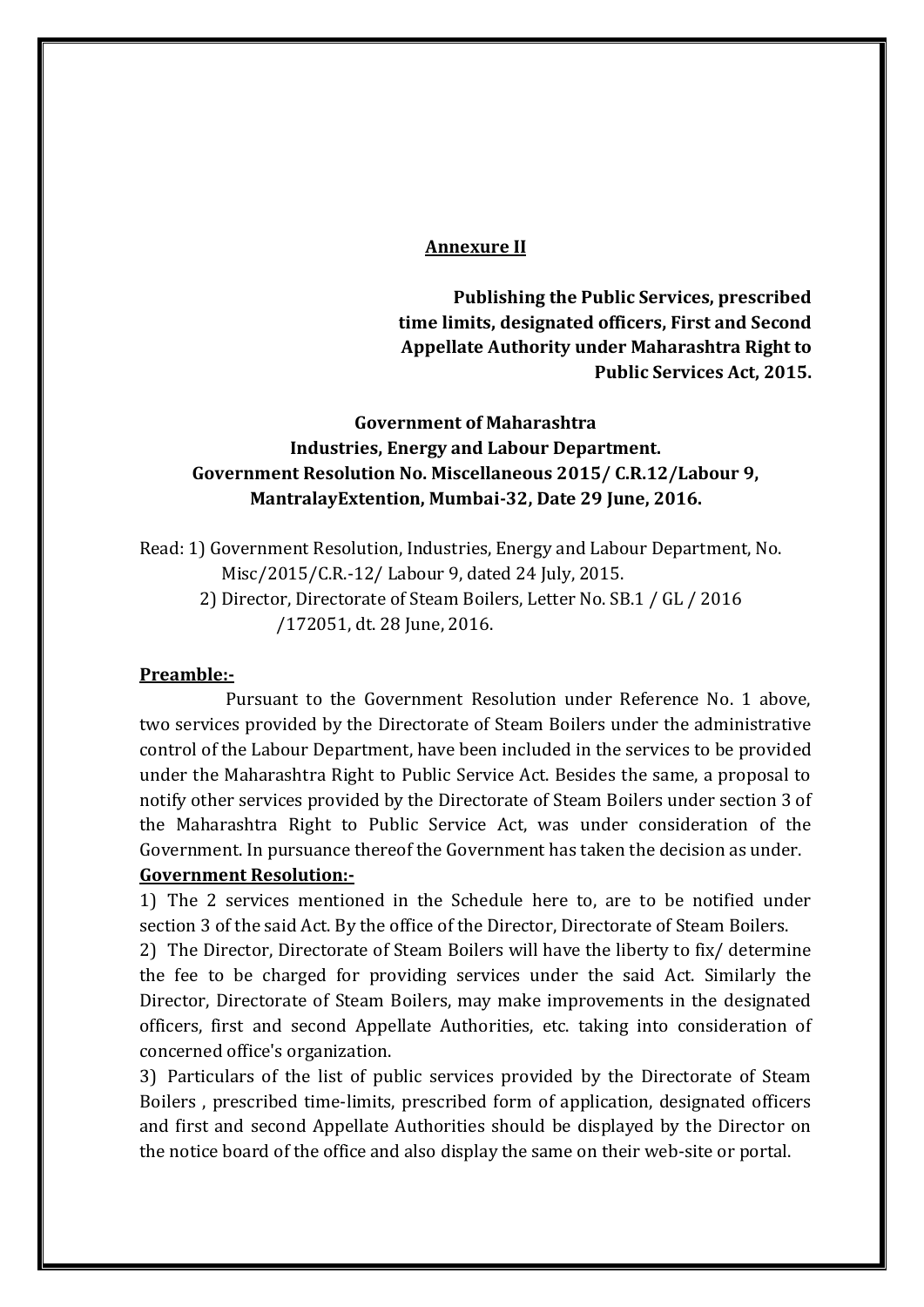4) The Director, Directorate of Steam Boilers should notify the services as above under section 3 of the said Act. and take immediate action to implement the same. 5) This Government Resolution has been made available on the Maharashtra Government's web-site www.maharashtra.gov.in and its code number is 201606291639019910. This order is attested by digital signature and issued.

By order and in the name of the Governor of Maharashtra

**-/sd** (V.M. Bharose) Deputy Secretary, Govt. of Maharashtra.

Copies sent to:-

1) Principal Secretary to the Hon'ble Governor.

2) Principal Secretary to the Hon'ble Chief Minister.

3) Private Secretary to the Hon'bleMinister(Labour).

4) Private Secretary to the Minister of State (Labour).

5) The Chief Sectetary, Govt. of Maharashtra, Mantralay, Mumbai-32.

6) Additional Chief/ Principal Secretary/ Secretaries of all Departments.

7) Director, Directorate of Steam Boilers, KamgarBhavan, Plot No. C-20, Block 'E', Bandra-Kurla Complex, Bandra (East), Mumbai 51.

8) All regional offices, Directorate of Steam Boilers, Maharashtra State.

9) All Joint Secretaries/ Deputy Secretaries/ Under Secretaries/ Section Officers,

Industries, Energy and Labour Department, Mantralay, Mumbai 32

10) Selection File.

| Sr.<br><b>No</b> | <b>Particulars of</b><br>public service                                                                                        | <b>Time</b> -limit<br>prescribed for<br>providing<br>public service | <b>Designated</b><br><b>Officers</b>                                              | <b>First</b><br>Appellate<br><b>Authority</b>                       | <b>Second</b><br>Appellate<br><b>Authority</b>          |
|------------------|--------------------------------------------------------------------------------------------------------------------------------|---------------------------------------------------------------------|-----------------------------------------------------------------------------------|---------------------------------------------------------------------|---------------------------------------------------------|
| $\mathbf{1}$     | Registration of<br>Boilers and<br>Economisers<br>a) made in<br>Maharashtra<br>State<br>b) made outside<br>Maharashtra<br>State | 43 days*<br>$50 \text{ days}^*$                                     | Authorized<br>Competent<br>Inspecting<br>officers of<br>concerned<br>Zonal office | Joint<br>Director,<br>Directorate<br>of Steam<br>Boilers,<br>Mumbai | Director,<br>Directorate of<br>Steam Boilers,<br>Mumbai |
| 2                | Renewal of<br>certificates of<br>Boilers and<br>Economisers                                                                    | $17 \text{ days}$ **                                                | Authorized<br>Competent<br>Inspecting<br>officers of<br>concerned<br>Zonal office | Joint<br>Director,<br>Directorate<br>of Steam<br>Boilers,<br>Mumbai | Director,<br>Directorate of<br>Steam Boilers,<br>Mumbai |

# **Schedule**